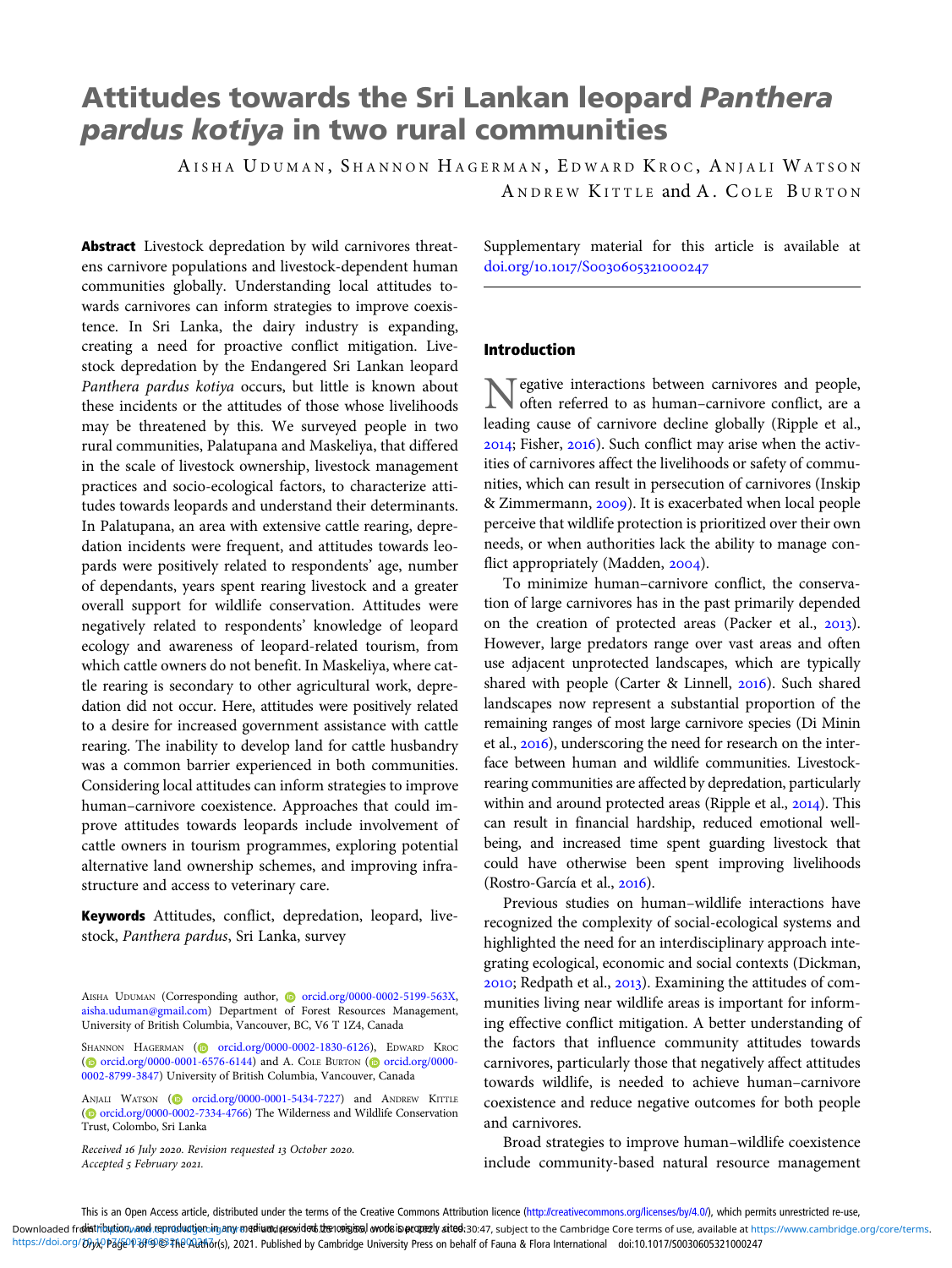<span id="page-1-0"></span>

FIG. 1 Sri Lanka (a), with study sites in Maskeliya (b) and Palatupana (c), where we conducted surveys and interviews with cattle owners.

(Fabricius,  $2004$ ) and integrated conservation and development projects (Alpert, 1996), both of which aim to provide tangible benefits of conservation to local communities. Other human–carnivore coexistence strategies include compensation schemes (Dickman et al., 2011) and communitybased livestock insurance programmes (Mishra et al., 2003). The effectiveness of these strategies depends on local contexts, attitudes and institutional capacities.

Key determinants of attitudes vary depending on political, social, economic, cultural and geographical factors (Madden,  $2004$ ). However, previous studies point to common variables underlying conflict, such as previous livestock losses, livestock demographics, husbandry methods, socio-demographic and socio-economic factors, knowledge of wildlife behaviour, and prior experience with raising livestock and encountering carnivores (Zimmermann et al., 2005; Kansky & Knight, 2014; Thorn et al., 2015; Störmer et al., 2019). Consideration of these variables is essential to ensure carnivore management policies are locally appropriate and minimize negative social impacts. Ultimately, approaches intended to facilitate coexistence need to consider social as well as ecological aspects, especially in tropical contexts, where trade-offs often occur between economic development and biodiversity conservation (Laurance et al., 2012).

Sri Lanka is a global biodiversity hotspot with high rates of endemism. The country relies economically on its biodiversity for tourism, but this diversity is threatened by a high human population density, with the majority of people living in rural areas (Bawa et al., 2007). The Sri Lankan leopard Panthera pardus kotiya is an endemic subspecies of leopard that is increasingly threatened by habitat loss resulting from the expansion of cattle (dairy) farming (Vernooij

et al., 2015). This leopard subspecies is currently categorized as Vulnerable (Kittle & Watson, 2020) on the IUCN Red List; at the time of our study it was categorized as Endangered (Stein et al., 2020) and was presented as such.

The Sri Lankan leopard is the island's apex predator and a potential keystone species (Kittle et al., 2018). It holds high economic value, given that wildlife park visits are the third highest source of public sector tourism revenue (SLTDA, ). Maintaining viable leopard populations is thus important because of the species' ecological and economic role, as well as its intrinsic value. When leopards prey on livestock, even if losses are few in absolute numbers, they can represent a significant challenge for economically vulnerable rural communities whose livelihoods depend on livestock farming (Dickman, 2010). Sustained economic hardship may lead to the retaliatory killing of leopards, which does occur in Sri Lanka, usually by poisoning depredated livestock carcasses (Fernando, 2016; Uduman, 2020). However, quantitative data on livestock depredation and its impact on people and leopard populations are lacking.

Using quantitative surveys and qualitative interviews, we examine attitudes towards leopards, and identify their determinants, in two rural communities with different approaches to cattle rearing. Based on these insights, we identify potential strategies, grounded in the local context, that could address factors underlying negative attitudes towards leopards, to improve human–leopard coexistence.

## Study area

We selected two study sites where cattle are reared in landscapes inhabited by leopards (Fig. 1), but that differ in socio-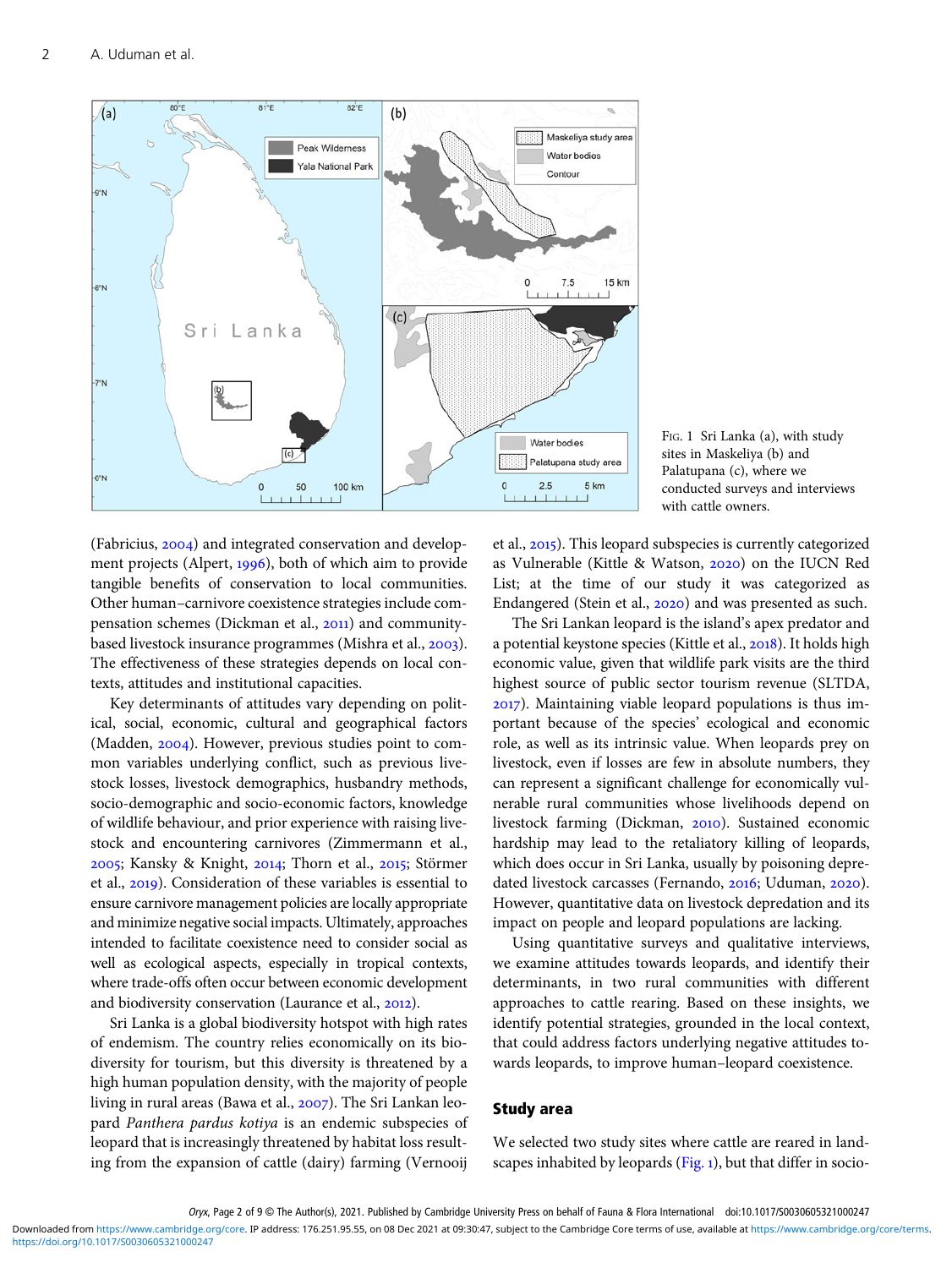demographics and cattle farming history. The first site, Palatupana, is in the south-eastern coastal region of Hambantota District, near Yala National Park, with one of the highest leopard densities globally (Kittle et al.,  $2017$ ). Palatupana is adjacent to the south-western boundary of the Park and is characterized by thorny scrub forest. Yala National Park is the most visited national park in Sri Lanka, generating c. LKR 670 million (c. USD 3.68 million) in annual revenue (SLTDA, 2017). An electric fence separates the Park from the surrounding area, but wildlife including elephants Elephas maximus, Sri Lankan axis deer Axis axis ceylonensis, wild boar Sus scrofa and primates such as the tufted grey langur Semnopithecus priam move between the Park and adjacent areas despite this fence. Luxury hotels in the area advertise the frequent wildlife presence around their properties to attract tourists. The primary occupation of the local community is cattle rearing, with cattle grazing in areas inhabited by wildlife, including leopards, some of which may be transient and dispersing individuals. Incidents of cattle depredation by leopards are occasionally reported by cattle owners and recorded by the Sri Lankan Department of Wildlife Conservation.

The second site, Maskeliya, is within the Central Highlands of Sri Lanka, a UNESCO World Heritage Site in the island's central wet zone. This region is dominated by large-scale tea plantations whose owners are increasingly permitting estate workers to rear cattle. It has a high human population density and is characterized by a landscape mosaic of tea cultivation, degraded secondary forest, lessdisturbed forest patches and human settlements. Leopards inhabit forest patches at higher altitudes and use tea estates as movement corridors (Kittle et al., 2012). This study site included eight tea estates located immediately north of Peak Wilderness Sanctuary ([Fig.](#page-1-0) 1), the region's largest protected area. Most cattle owners are workers on the tea estates and rear cattle for secondary income. Cattle in this area are of a more productive breed and are not grazed in wildlife areas, but kept in enclosures. The Wilderness and Wildlife Conservation Trust has worked in the landscape for  $>$  4 years and confirmed that at the time of the study, no depredation incidents had been reported in Maskeliya.

# Methods

#### Data collection

During May-August 2018, we (AU and research assistants) conducted 113 surveys (61 in Palatupana and 52 in Maskeliya; Supplementary Material 1) that included closed-ended, including Likert scale type (Likert,  $1932$ ), and open-ended questions. We endeavoured to survey at least 50 cattle owners at each site. The survey covered themes related to human–leopard interactions, including socio-demographic parameters, cattle demographics, husbandry and mitigation techniques, livestock depredation, importance of conservation, awareness of leopard ecology and economic benefits, and attitudes towards leopards. Surveys were conducted without leading or directional questions about conflicts involving leopards, to avoid bias (Treves et al., 2006). We define an attitude as a tendency to respond more or less favourably to a psychological object that represents an aspect of an individual's world (e.g. an issue, behaviour or action; Fishbein & Ajzen, 2010). We characterized attitudes towards leopards using a composite score based on eight attitude statements. Statements were ranked on a 5-point Likert scale, with a balanced number of positive and negative statements (Dunlap et al., 2000).

Our target population for the surveys were cattle owners who penned and/or grazed their cattle in areas where leopards were present. In Palatupana, we conducted purposeful sampling (Cresswell & Plano Clark, 2011) to ensure we captured a broad range of husbandry practices and cattle rearing experiences. Some respondents had participated in a corporate social responsibility programme operated by a nearby hotel, which provided steel enclosures to protect cattle. In Maskeliya, we contacted eight tea estates located near Peak Wilderness Sanctuary that were part of a more extensive study conducted by the Wilderness and Wildlife Conservation Trust, and gained permission from each estate superintendent to survey cattle owners. We obtained informed consent orally from all respondents before conducting surveys and interviews.

We pre-tested 8-10 surveys at each study site to ensure respondents had a clear understanding of the questions, and modified questions as needed. Pre-test surveys were excluded from subsequent analysis. We administered surveys in Sinhala in Palatupana and Tamil in Maskeliya. During the survey, we used photographs of wildlife species to ensure they were not misidentified by respondents. We received assistance from community members familiar with the cattlerearing community. In Palatupana, this was a safari guide who had lived and worked in the surveyed landscape for several decades and was knowledgeable about cattle rearing practices and the wider physical environment. In Maskeliya, each estate had a dedicated worker to assist us in recruiting respondents.

To provide additional context and nuance to the surveys, we conducted semi-structured interviews with a subset of 51  $(32$  in Palatupana and 19 in Maskeliya) of the initial 113 respondents, each lasting c. 15-20 minutes. Based on a literature review of human–wildlife conflict and communities, and existing knowledge of the region, we developed an interview protocol designed to explore themes of conflict mitigation, husbandry techniques, and barriers to cattle rearing in these landscapes. Following an iterative approach characteristic of qualitative analysis and inquiry (Cresswell & Plano Clark,  $2011$ ), we chose interview questions to help identify

<https://doi.org/10.1017/S0030605321000247> Downloaded from<https://www.cambridge.org/core>. IP address: 176.251.95.55, on 08 Dec 2021 at 09:30:47, subject to the Cambridge Core terms of use, available at <https://www.cambridge.org/core/terms>.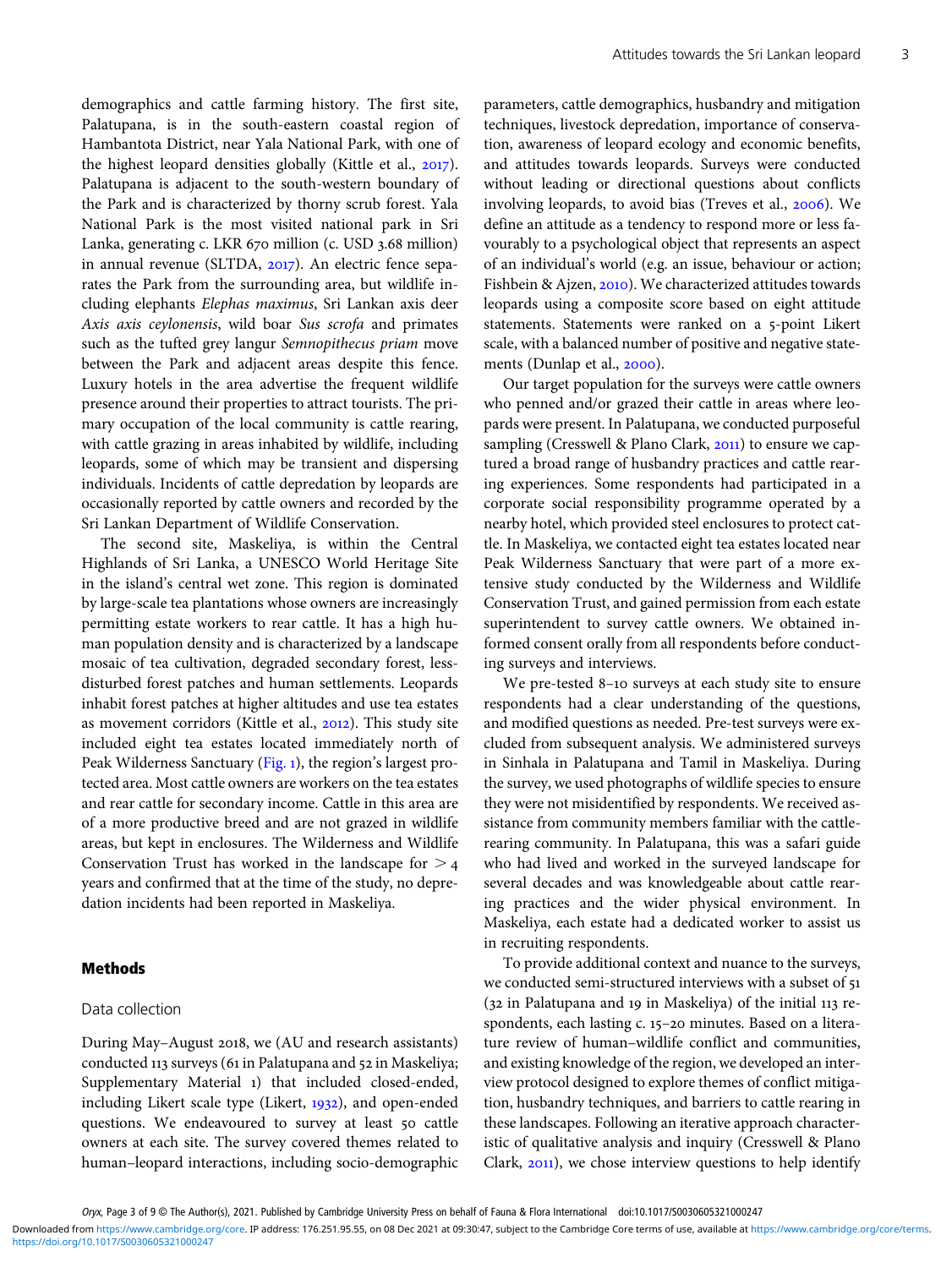| Palatupana                                                                                                                                  |                   | Maskeliya            |                   |                      |
|---------------------------------------------------------------------------------------------------------------------------------------------|-------------------|----------------------|-------------------|----------------------|
| Statement                                                                                                                                   | Strongly<br>agree | Strongly<br>disagree | Strongly<br>agree | Strongly<br>disagree |
| The nature & wildlife of Sri Lanka are a national treasure & should<br>be conserved                                                         | 68.9              | 0.0                  | 13.5              | 0.0                  |
| I respect leopards for the economic value they bring to the country<br>through wildlife tourism                                             | 50.8              | 3.3                  | 9.6               | 0.0                  |
| My livelihood is more important than current leopard populations                                                                            | 91.8              | 0.0                  | 57.7              | 0.0                  |
| It does not matter if a leopard kills a few of my cattle; they are wild<br>animals trying to survive                                        | 26.2              | 31.2                 | 0.0               | 76.9                 |
| At this farm we cannot tolerate leopards killing any cattle at any time                                                                     | 68.9              | 0.0                  | 75.0              | 1.9                  |
| I would be happier if there were fewer leopards where I live & raise my cattle                                                              | 65.6              | 11.5                 | 11.5              | 9.6                  |
| I do not want to kill leopards, but if they kill my cattle I might have to                                                                  | 72.1              | 8.2                  | 15.4              | 3.8                  |
| I would like to communicate & work together with scientists, government<br>staff & organizations to find a solution that works for everyone | 52.5              | 3.3                  | 86.5              | 0.0                  |

<span id="page-3-0"></span>TABLE 1 Per cent of respondents who strongly agreed and strongly disagreed to eight statements relating to attitudes towards leopards in the Palatupana ( $n = 61$ ) and Maskeliya ( $n = 52$ ) regions, scored on a 5-point Likert scale. For complete results see Supplementary Tables 1 and 2.

emergent themes relevant in this context (Corbin & Strauss, ). Respondents were free to introduce additional topics they perceived as relevant. We did not ask questions regarding illegal activities such as killing of leopards, which could elicit distrust in respondents who may fear penalty; however, if they volunteered such information it was noted.

Interviews were transcribed and translated shortly after speaking with each respondent. We examined translated transcripts collaboratively with local field assistants shortly after each interview, to ensure subtext and nuances were captured accurately. We focused our analysis on husbandry techniques and barriers to cattle rearing faced by respondents, following an inductive approach (Charmaz, 2006), to identify common themes across respondents.

## Data analysis

We analysed all data using  $R$  3.5.1 (R Core Team, 2018). We characterized attitudes towards leopards from the survey results using  $\chi^2$  statistics and Fisher's exact tests. We used exploratory factor analysis to group survey item responses and attitude statement responses into a manageable number of variables, and to avoid over-parametrizing our models. Exploratory factor analysis identifies collinear variables and extracts factors by grouping strongly associated variables together (DiStefano et al.,  $2009$ ). For example, the variables 'age', 'number of dependants', and 'length of time rearing cattle' were grouped into a single factor, described as 'socio-demographics', which captures the relative influence of each comprising variable, for use in subsequent modelling.

We then created a weighted composite attitude score for each respondent by multiplying the responses to each attitude statement (Table 1) by the associated factor loading (Supplementary Material 2). This does not mask the individual effect of each question but weights each question separately. The resulting composite attitude score is continuous and on a relative scale, interpretable in comparison with other respondents within the sample. Cronbach's coefficient  $\alpha$  was used to assess the reliability of this score, with standard requirements for internal consistency of  $\alpha$  > 0.70 for non-clinical studies (Bland & Altman, 1997). The resulting  $\alpha$  value in Palatupana was 0.76 and in Maskeliya 0.65, with the latter value still being considered acceptable, particularly given the small sample size (van Griethuijsen et al., 2015) and the Likert-type nature of the survey questions (Gadermann et al., 2012).

We used generalized linear models to examine the relationships between the composite attitude score (response variable) and determinants of attitudes (predictor variables; [Table](#page-4-0) 2). Continuous variables were standardized to a mean of zero and a standard deviation of one prior to regression modelling, to allow for direct comparison of effect sizes. We ran generalized linear models with a gamma distribution and log link because of the continuous response variable and right-skew of the data (Ng & Cribbie,  $2017$ ).

We ranked the performance of competing models that explained variation in attitudes towards leopards using the Akaike information criterion, corrected for small sample size (AICc; Burnham & Anderson,  $2002$ ). We assessed the appropriateness of the top-ranked models using residual diagnostics in the  $DHARMa$  package in R (Hartig, 2019) and used the adjusted proportion of deviance explained as a measure of model fit (Crawley, 2007). We ran separate global models for each study site, including first-order additive effects of the full set of predictor variables ([Table](#page-4-0) 2). We compared these global models with a set of candidate models representing all possible first-order additive combinations of the variables. We ranked candidate models by their AICc score and considered all models with  $\triangle AICc \leq z$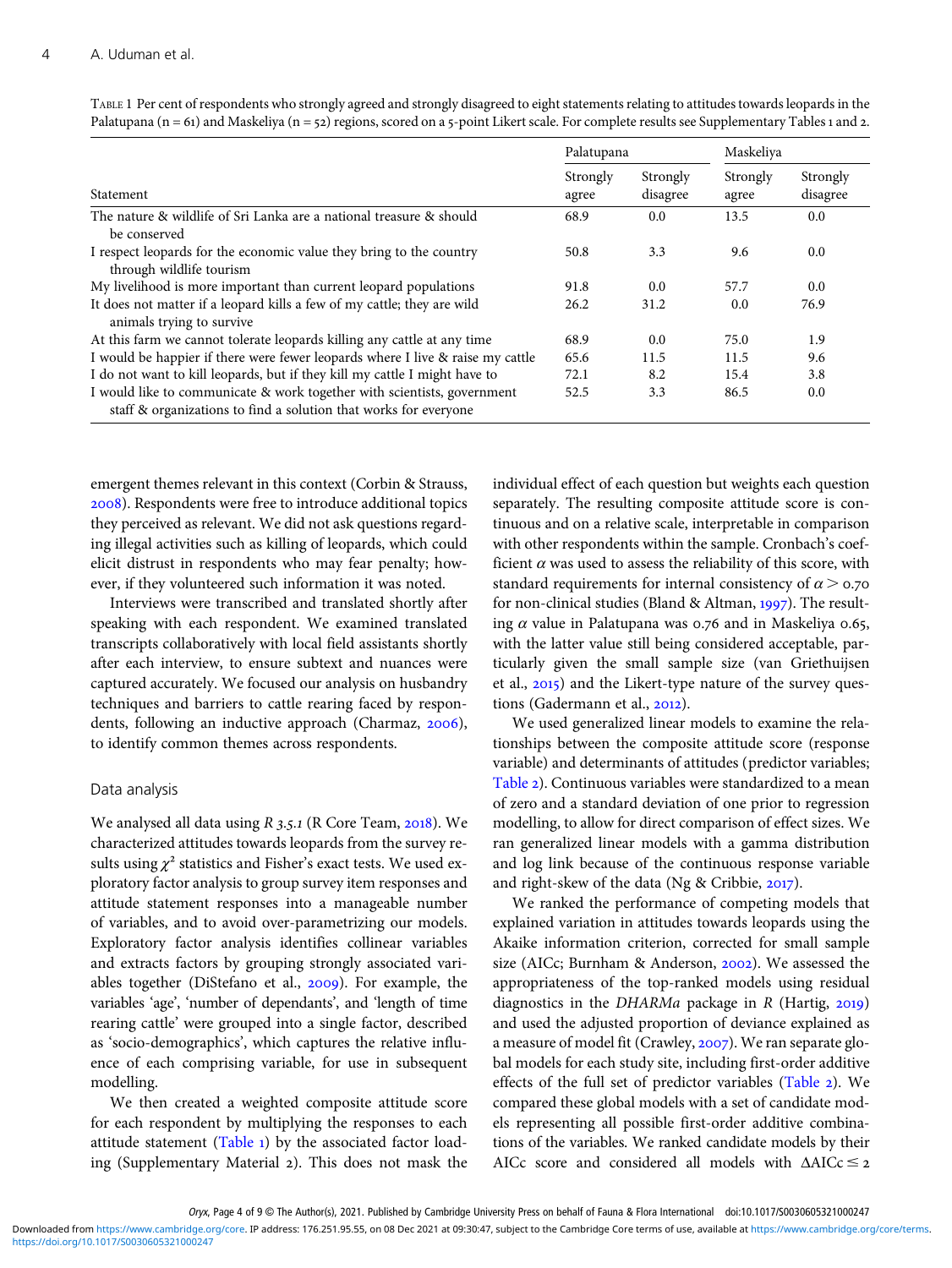|                                         |                                                                                                                              |                       | Variable    | Survey         |
|-----------------------------------------|------------------------------------------------------------------------------------------------------------------------------|-----------------------|-------------|----------------|
| Variable name                           | Explanation & survey questions used to infer variable data                                                                   | Range                 | type        | section        |
| Reported depredation                    | Proportion of cattle reported to have been killed by leopards                                                                | $0.0 - 0.5$           | Continuous  | $\overline{4}$ |
| Socio-demographics                      | EFA variable comprised of respondent age, number of<br>dependants & time spent rearing cattle                                | $1.1 - 10.0$          | Continuous  | 1              |
| Cost                                    | Monthly expenditure (LKR) on cattle                                                                                          | $10,000 -$<br>100,000 | Continuous  | 3              |
| Knowledge of leopard<br>ecology         | EFA variable comprised of respondents' knowledge of leopard<br>endangerment, general movement & prey species                 | $1.5 - 10.0$          | Continuous  | 6              |
| General awareness of<br>leopard tourism | EFA variable comprised of respondents' awareness of<br>leopard-related tourism in Yala National Park & its<br>economic value | $1.0 - 10.0$          | Continuous  | 6              |
| Importance of conservation              | EFA variable comprised of respondents' views on the conser-<br>vation of Sri Lanka's mammals, birds, reptiles & amphibians   | $1.0 - 10.0$          | Continuous  | 5              |
| Leopard sightings &/or signs            | Change in leopard sightings or signs over the last 3 years                                                                   | $1 - 7$               | Continuous  | 4              |
| Worry                                   | Concerns of respondents about their own safety or that of<br>their cattle after seeing a leopard                             | $0 - 1$               | Categorical | 4              |
| Government involvement                  | Desire for increased government involvement to facilitate an<br>improvement in cattle rearing (e.g. vaccines or land leases) | $0 - 1$               | Categorical | 4              |

<span id="page-4-0"></span>TABLE 2 Predictor variables included in regression models with their explanations and examples of survey questions used to infer variable data. The range of response values are given across both study sites. Survey section refers to the complete survey (Supplementary Material ).

EFA, exploratory factor analysis.

compared to the top-ranked model (the one with the lowest AICc) as plausible (Burnham & Anderson, 2002).

#### Results

#### Attitudes towards leopards

Respondents in Palatupana had more negative attitudes to-wards leopards compared to those in Maskeliya [\(Table](#page-3-0) 1), most clearly evident by their level of agreement to attitude statements that pertained to cattle depredation and leopard populations. For example,  $66\%$  (40 of 61) of respondents in Palatupana indicated they would be happier if there were fewer leopards in the areas where they raised their cattle, compared to 12% (6 of 52) in Maskeliya ( $\chi^2$  = 13.95,  $P < 0.001$ ). Similarly, 72% (44/61) of respondents in Palatupana strongly agreed they may have to kill leopards if these depredate their cattle, compared to  $15\%$  (8/52) in Maskeliya ( $\chi^2$  = 13.15, P < 0.001).

Respondents in Palatupana strongly agreed that the nature and wildlife of Sri Lanka are a national treasure and should be conserved  $(69\%, 42 \text{ of } 61)$ , and that leopards should be respected for the economic value they bring to the country through wildlife tourism  $(51\%, 31 \text{ of } 61)$ . This contrasted significantly with attitudes in Maskeliya ( $\chi^2$  = 33.05, P < 0.001 and  $\chi^2$  = 27.78, P < 0.001, respectively), where most respondents (c. 80%) gave neutral responses to these statements. The statement suggesting that respondents could tolerate the killing of a few of their cattle by leopards because the felids are wild animals trying to survive received a broad range of responses (indistinguishable from a uniform distribution across the five categories:  $\chi^2$  = 5.91,  $P = 0.206$ ) from respondents in Palatupana, whereas the majority (77%, 40 of 52) of those in Maskeliya strongly disagreed. These differences in response distributions were highly significant (Fisher's exact test:  $P < 0.001$ ). Supplementary Tables 1 and 2 provide full details of responses to attitude statements in both communities.

#### Determinants of attitudes towards leopards

We found that determinants of attitudes towards leopards differed between the two study sites. There was no reported livestock depredation in Maskeliya, whereas 93% of respondents in Palatupana reported depredation. Variables included in the top model for Palatupana included respondents' knowledge of leopard ecology, awareness of leopard tourism, opinions on the importance of conservation, and socio-demographics [\(Table](#page-5-0) 3). Parameter estimates were similar across models close to the top model ( $\triangle AICc \leq 2$ ). Respondents who thought that the presence of leopards in the buffer zones of protected areas would increase encounters between leopards and cattle had more negative attitudes  $(-3.41; 95\% \text{ CI} -5.77, -0.95; P= 0.008)$ . Similarly, respondents who were more aware of leopard tourism had more negative attitudes (-o.38; 95% CI -o.65, -o.11; P = 0.009). Respondents who thought that wildlife conservation in general was important had more positive attitudes (0.15; 95% CI 0.10, 0.21;  $P \le 0.001$ ), as did those with high scores in the socio-demographics metric ( $0.04$ ;  $95\%$  CI  $-0.01$ , 0.10;  $P = 0.09$ ). The adjusted proportion of deviance accounted for by the top model was 46%. Models with  $\triangle AICc \leq 2$ (compared to the top model) are presented in [Table](#page-5-0) 3.

Oryx, Page 5 of 9 © The Author(s), 2021. Published by Cambridge University Press on behalf of Fauna & Flora International doi:10.1017/S0030605321000247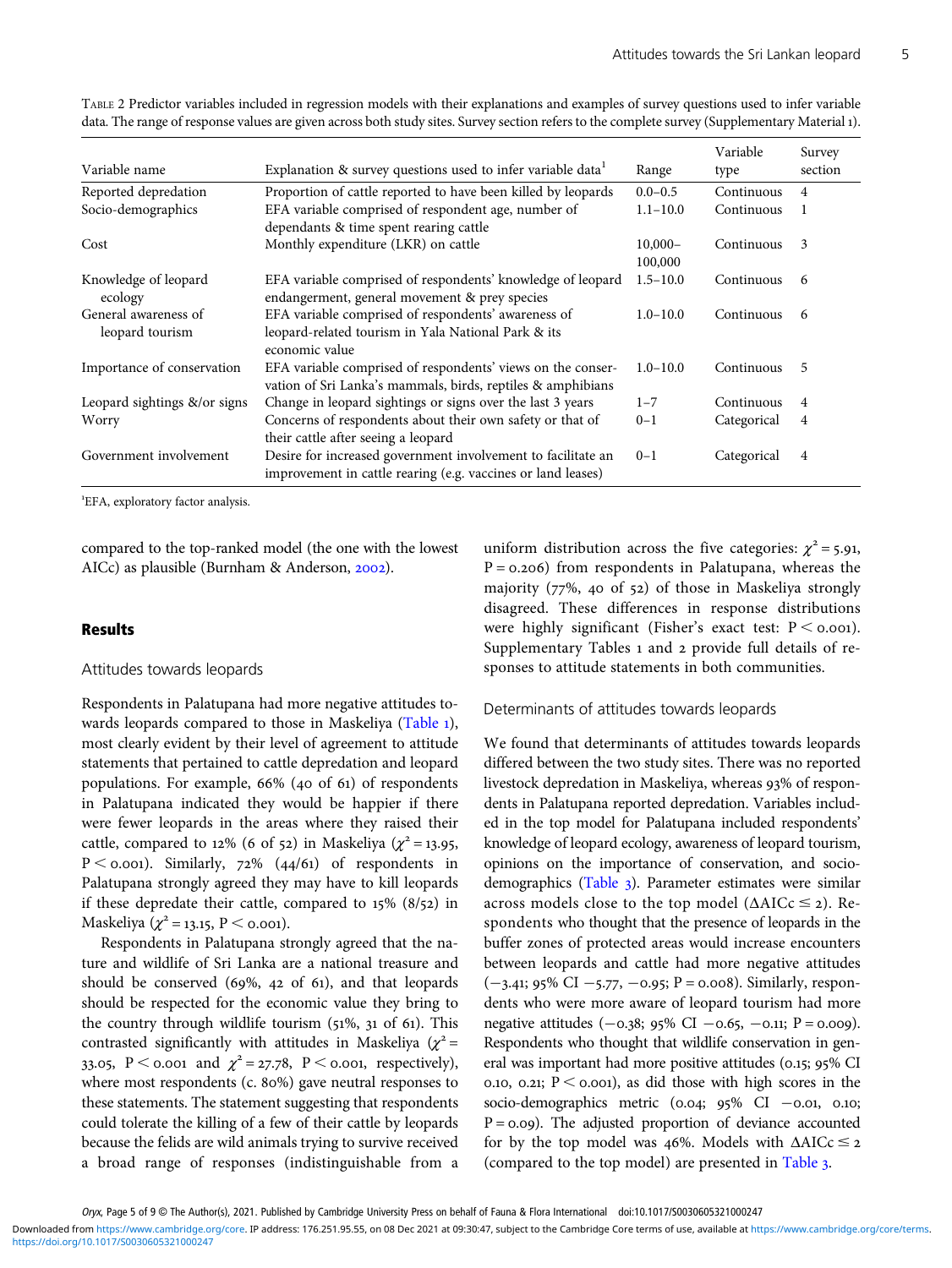<span id="page-5-0"></span>TABLE 3 Predictor variables included in generalized linear models to identify determinants of cattle owner attitudes  $(n = 61)$  towards leopards in Palatupana and Maskeliya, with associated degrees of freedom, Akaike information criterion corrected for small sample size (AICc), and difference in AICc from the best-performing model ( $\Delta AICc$ ). Models included are those with  $\Delta AICc \leq 2$ .

| Model                                                                                                                                          | df | AICc  | $\triangle$ AICc |
|------------------------------------------------------------------------------------------------------------------------------------------------|----|-------|------------------|
| Palatupana                                                                                                                                     |    |       |                  |
| Importance of conservation $+$ knowledge of leopard ecology $+$ awareness of leopard-related tourism<br>+ socio-demographics                   | 6  | 236.6 | 0.00             |
| Importance of conservation + monthly expenditure + knowledge of leopard ecology + awareness<br>of leopard-related tourism + socio-demographics |    | 236.7 | 0.14             |
| Importance of conservation + knowledge of leopard ecology + awareness of leopard-related tourism                                               | 5  | 237.0 | 0.39             |
| Importance of conservation + monthly expenditure + socio-demographics                                                                          | 5  | 237.8 | 1.26             |
| Importance of conservation + monthly expenditure + knowledge of leopard ecology + awareness<br>of leopard-related tourism                      | 6  | 238.0 | 1.43             |
| Maskeliya                                                                                                                                      |    |       |                  |
| Government involvement                                                                                                                         | 3  | 214.7 | 0.00             |
| Government involvement + knowledge of leopard ecology                                                                                          | 4  | 215.1 | 0.39             |
| Government involvement $+$ knowledge of leopard ecology $+$ worry                                                                              | 5  | 216.4 | 1.76             |
| Government involvement + sightings                                                                                                             | 4  | 216.5 | 1.85             |
| Government involvement + importance of conservation + knowledge of leopard ecology                                                             | 5  | 216.6 | 1.90             |

In Maskeliya, the top-ranked model (Table 3) suggested that a desire for increased government involvement in improving cattle rearing was associated with more positive attitudes towards leopards (0.31; 95% CI 0.16, 0.46;  $P <$  0.001). The adjusted proportion of deviance accounted for by the top model was 21%.

## **Discussion**

#### Determinants of attitudes towards leopards

Palatupana and Maskeliya differ in terms of histories, sociodemographics, depredation experienced, and cattle husbandry and characteristics. Concomitantly, our findings indicate that determinants of attitudes towards leopards also differed between the two communities. Attitudes towards leopards in Palatupana were more negative amongst respondents who thought that leopard presence in protected area buffer zones would increase encounters between leopards and cattle. Many respondents claimed that leopards prefer dairy calves over wild prey, stating that domesticated cattle do not react to leopards with the same anti-predator response that deer, boar and langurs exhibit (Geffroy et al., ). This awareness of reduced anti-predator responses in cattle may have made those respondents feel more anxious about their calves and the security of their livelihoods, even with abundant wild prey in the area.

Similarly, cattle owners with greater awareness of the economic value of leopards held less favourable attitudes towards them. In Palatupana, leopard sightings within Yala National Park are a main tourist attraction, and those who are affected by negative interactions with leopards expressed frustration that they received no compensation and few

benefits from the tourism industry. The income from tourism benefits primarily the local hotels and the government, and an increased awareness of these benefits combined with a lack of involvement in the tourism industry may cause resentment amongst cattle owners and lead to hostilities. Therefore, developing tourism programmes that include cattle owners (e.g. ecotourism, safari camps, hotels sourcing milk from local producers) could be an important step towards improving their attitudes towards leopards (Lindsey et al., 2005; Hemson et al., 2009).

Respondents who supported wildlife conservation in general also had more favourable attitudes towards leopards. Similarly, as socio-demographic metrics increased (age, number of dependants and number of years spent rearing cattle), attitudes towards leopards were more favourable. Increased age, and thus a longer presence in the local landscape, may result in respondents being more tolerant of depredation incidents, a pattern that has been suggested previously (Mkonyi et al., 2017).

In contrast to the distrust felt towards the government in Palatupana, respondents in Maskeliya expressed greater hope that the government would lend assistance in resolving potential conflict concerning leopards. This difference is probably because Palatupana cattle owners have experienced poorer government relations over longer periods than those in Maskeliya, who are entirely dependent on tea plantation companies for their livelihoods. This dependence may be the reason for the cattle owners' desire for greater assistance from the government. As cattle in Maskeliya are raised on lands owned by plantation companies, any government programme to assist cattle owners (e.g. by providing secure enclosures for cattle) would require permission from the respective plantation company before being implemented.

Oryx, Page 6 of 9 © The Author(s), 2021. Published by Cambridge University Press on behalf of Fauna & Flora International doi:10.1017/S0030605321000247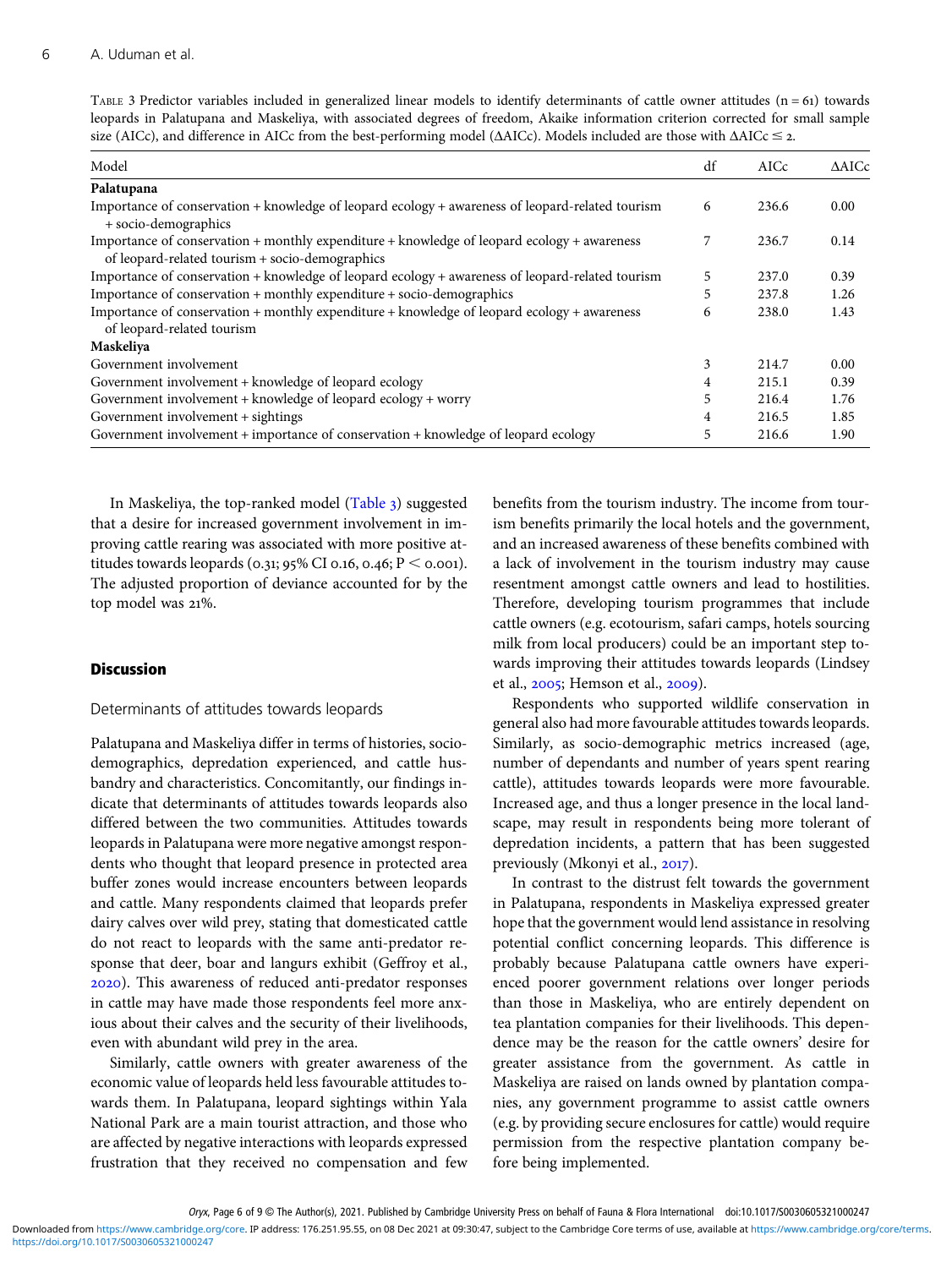#### Barriers to cattle rearing

Our interviews highlighted differences in key constraints and issues faced by cattle owners in both study sites (Supplementary Table ). The most frequently raised issue in Palatupana was the inability to lease or develop land for cattle husbandry, with 93% of cattle owners desiring some form of land or building rights for protective structures. All cattle owners agreed that the steel enclosures provided by the hotel's corporate social responsibility programme reduce depredation risk more effectively than the standard pens made from thorny bushes and barbed wire. However, local cattle owners cannot afford to purchase these pens, and those who did not receive one as a donation reported hardship.

The majority of respondents  $(72%)$  indicated that increased development has reduced available land, leading to overgrazing and reduced cattle productivity. Before the end of the civil war (1983-2009), there was less development and fewer vehicles, and cattle owners could camp by their cattle pens overnight for increased protection, which is now banned. The combined effects of not performing nighttime patrols and the inability to erect semi-permanent structures were common themes of frustration.

Our interviews illuminated a common distrust of cattle owners in Palatupana towards the Sri Lankan government's Department of Wildlife Conservation, which has jurisdiction over the buffer zone adjacent to Yala National Park. Historical unrest and distrust continue to exist between these two groups, as cattle rearing in this landscape persists but its legality is not well defined. Our surveys revealed that only 9.84% of respondents reported incidents of livestock depredation to the Department for verification.

In contrast, in Maskeliya the most frequently raised issue was the need for improved infrastructure, indicated by 90% of cattle owners. Specifically, improvements were desired for cattle sheds and for the roads leading to the tea estates, which are unpaved and uneven. Poor roads restrict veterinary access, a serious issue for cattle owners, who reported a high rate of miscarriages, infections and hypothermia in their cattle. The poor condition of roads also hinders milk collection services, forcing many cattle owners to travel long distances on foot. The inability to own or lease land on the tea estates was another recurring issue in Maskeliya, where 84% of cattle owners expressed difficulty in acquiring the funds necessary (LKR 200,000-300,000; USD 1,100-1,650) to construct cattle sheds and were keen for a government-run loan programme to be initiated.

## Potential strategies for human–leopard coexistence

Our findings from Palatupana indicate that being unable to own or develop land, along with lack of trust in the Department of Wildlife Conservation, were the main

barriers to human–leopard coexistence. Improving communication between cattle owners and the Department, and developing a depredation reporting programme, could facilitate positive relationships. However, this is contingent on sufficient operational capacity of the Department, which may lack funding and staff. We recommend that prior to considering any land-use agreements, official buffer zone demarcations are first clarified and relevant jurisdictions of the Department of Wildlife Conservation and the Forest Department delineated.

Communal land ownership, whereby community members share the risk of livestock loss, may be an option to address constraints in land ownership. This approach has been shown to facilitate human–wildlife coexistence in Peru and central Kenya (Naughton-Treves et al., 2003; Romañach et al.,  $2007$ ). However, the potential impacts of granting restricted land ownership in ecologically sensitive regions (such as buffer zones of protected areas) need to be carefully considered. In Palatupana this could involve enforcing minimum distances away from the boundaries of Yala National Park, and limiting herd sizes to reduce grazing pressure and avoid overgrazing.

Cattle owners in Palatupana are affected by negative interactions with leopards but do not profit from leopardrelated tourism, despite being aware of the regional economic benefits of this industry. A more equitable distribution of benefits is a fundamental goal of community-based natural resource management and integrated conservation and development projects, which have been successful in recovering wildlife populations and increasing community revenue and interest in conservation in Namibia and Nepal (Baral et al., 2007; Naidoo et al., 2016). However, using wildlife tourism to generate revenue for communities is a newer concept in South Asia, and any developments in this area need to consider local capacity (Sekhar, 2003).

Compensation schemes are another method used to alleviate loss of income caused by livestock depredation. In our study, 34% of respondents expressed an interest in receiving such compensation, and estimated a payment of c. LKR 100,000 (USD 550) per cattle lost to depredation to be adequate, based on the profit per litre of milk produced. However, compensation schemes may be prone to 'problems of perverse incentives' (Dickman et al., 2011, p. 13943), and a community-based livestock insurance programme (Mishra et al.,  $2003$ ) may be a more suitable alternative. Initially, these programmes require incentives, start-up funds and monitoring, providing an opportunity for future tourism sector corporate social responsibility programmes.

Depredation was not reported in Maskeliya, and attitudes towards leopards were related to a desire for increased government involvement, presenting an opportunity to proactively mitigate conflict. The government is promoting domestic dairy production, and efforts to alleviate some key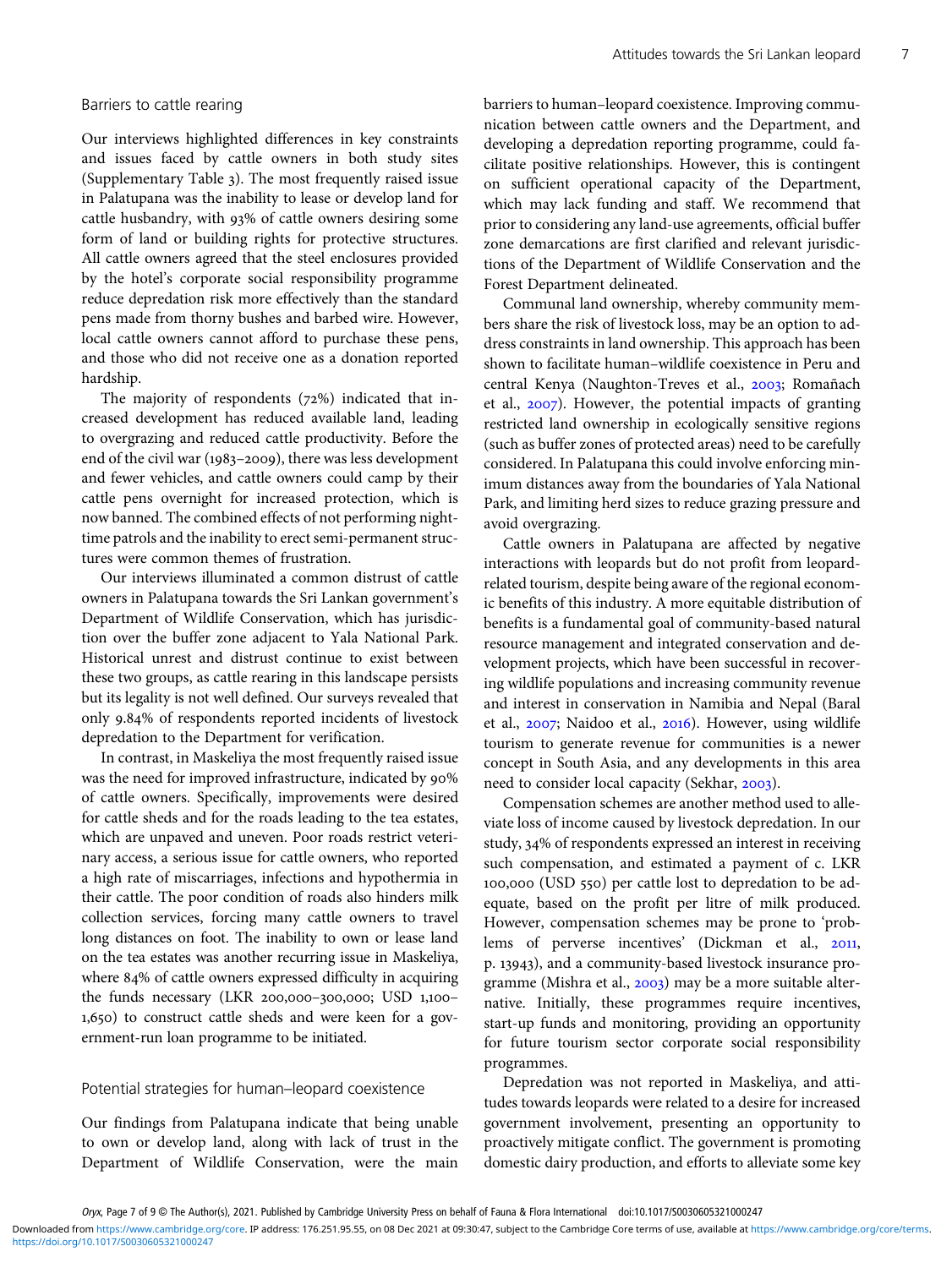<span id="page-7-0"></span>challenges may help maintain positive attitudes towards wildlife conservation. Improving estate infrastructure and milk collection services, subsidizing prices for nutritional cattle feed and offering improved loans to help fortify cattle sheds are locally supported options.

For cattle-rearing communities and leopards to coexist and thrive in these landscapes, new strategies must consider the local context and attitudes. Further research should also consider factors not included in this study, such as personal and social motivations, behaviours and actions towards leopards, and whether or not a culture of tolerance exists (Gebresenbet et al., 2018). Given that Palatupana and Maskeliya are both landscapes where it is essential to work with local partners, we acknowledge the potential bias that may arise with this presence and encourage future research to similarly recognize this limitation. Ultimately, there is also a need to move beyond snapshots of current attitudes, towards longer-term studies that evaluate how attitudes change with changing social and environmental factors.

Acknowledgements Fieldwork was supported by The Rufford Foundation, National Geographic Society and the City of Greenville Zoo; AU and ACB received funding from the Natural Sciences and Engineering Council of Canada, Canada Research Chairs Program, and the University of British Columbia Faculty of Forestry; AK and AW were supported by Cerza Conservation. We thank Al-fayed Mohammed, Parami Pieris and the Maskeliya estate superintendents and staff for help delivering and translating surveys; Cinnamon Wild Sri Lanka for providing accommodation and field assistance; all survey and interview respondents for their participation; and the University of British Columbia Wildlife Coexistence Lab for feedback.

Author contributions Study design: AU, SH, AK, AW, ACB; data collection AU; data analysis: AU, with guidance from ACB, AK, EK; writing: AU; revision: all authors.

#### Conflicts of interest None.

**Ethical standards** This research abided by the Oryx guidelines on ethical standards. Approval (H18-01121) from the University of British Columbia Behavioural Research Ethics Board was obtained prior to the surveys being conducted.

#### References

- ALPERT, P. (1996) Integrated conservation and development projects. BioScience, 46, 845-855.
- BARAL, N., STERN, M.J. & HEINEN, J.T. (2007) Integrated conservation and development project life cycles in the Annapurna Conservation Area, Nepal: is development overpowering conservation? Biodiversity and Conservation, 16, 2903-2917.
- BAWA, K.S., DAS, A., KRISHNASWAMY, J., KARANTH, U.K., KUMAR, N.S. & RAO, M. (2007) Western Ghats & Sri Lanka Biodiversity Hotspot. Critical Ecosystem Partnership Fund, Conservation International, Arlington, USA.
- BLAND, J.M. & ALTMAN, D.G. (1997) Statistics notes: Cronbach's alpha. British Medical Journal, 314, 572.
- BURNHAM, K.P. & ANDERSON, D.R. (2002) Model Selection and Multimodel Inference: A Practical Information-Theoretical Approach. Springer-Verlag, New York, USA.

CARTER, N.H. & LINNELL, J.D.C. (2016) Co-adaptation is key to coexisting with large carnivores. Trends in Ecology and Evolution, 31, 575-578.

CHARMAZ, K. (2006) Coding in grounded theory practice. In Constructing Grounded Theory: A Practical Guide Through Qualitative Analysis, pp. 42-71. Sage Publications, London, UK.

- CORBIN, J. & STRAUSS, A. (2008) Basics of Qualitative Research: Techniques and Procedures for Developing Grounded Theory. Sage Publications, Los Angeles, USA.
- CRAWLEY, M. (2007) The R Book, ist edition. Wiley Publishing, Chichester, UK.
- CRESSWELL, J. & PLANO CLARK, V. (2011) Designing and Conducting Mixed Method Research, 2nd edition. Sage, Thousand Oaks, USA.
- DI MININ, E., SLOTOW, R., HUNTER, L.T.B., MONTESINO POUZOLS, F., TOIVONEN, T., VERBURG, P.H. et al. (2016) Global priorities for national carnivore conservation under land use change. Scientific Reports,  $6, 1-9$ .
- DICKMAN, A.J. (2010) Complexities of conflict: the importance of considering social factors for effectively resolving human–wildlife conflict. Animal Conservation, 13, 458-466.
- DICKMAN, A.J., MACDONALD, E.A. & MACDONALD, D.W. (2011) A review of financial instruments to pay for predator conservation and encourage human–carnivore coexistence. Proceedings of the National Academy of Sciences of the United States of America, 108, 13937-13944.
- DISTEFANO, C., ZHU, M. & MÎNDRILA, D. (2009) Understanding and using factor scores: considerations for the applied researcher. Practical Assessment, Research, and Evaluation, 14, 1-11.
- DUNLAP, R.E., VAN LIERE, K.D., MERTIG, A.G. & JONES, R.E. (2000) New trends in measuring environmental attitudes: measuring endorsement of the new ecological paradigm: a revised NEP scale. Journal of Social Issues, 56, 425-442.
- FABRICIUS, C. (2004) The fundamentals of community-based natural resource management. In Rights Resources and Rural Development (eds C. Fabricius, E. Koch, H. Magome & S. Turner), pp. 3-44. Earthscan, Sterling, USA.
- FERNANDO, S. (2016) Evaluation of alternative strategies to prevent leopard predation on livestock around Yala National Park, Sri Lanka. MA thesis. Clark University, Worchester, USA.
- FISHBEIN, M. & AJZEN, I. (2010) Predicting and Changing Behaviour: The Reasoned Action Approach. Psychology Press, Taylor & Francis, New York, USA.
- FISHER, M. (2016) Whose conflict is it anyway? Mobilizing research to save lives. Oryx, 50, 377-378.
- GADERMANN, A.M., GUHN, M. & ZUMBO, B.D. (2012) Estimating ordinal reliability for Likert-type and ordinal item response data: a conceptual, empirical, and practical guide. Practical Assessment, Research, and Evaluation, 17, 1-13.
- GEBRESENBET, F., BARAKI, B., TIRGA, G., SILLERO-ZUBIRI, C. & BAUER, H. (2018) A culture of tolerance: coexisting with large carnivores in the Kafa Highlands, Ethiopia. Oryx, 52, 751-760.
- GEFFROY, B., SADOUL, B., PUTMAN, B.J., BERGER-TAL, O., GARAMSZEGI, L.Z., MØLLER, A.P. & BLUMSTEIN, D.T. (2020) Evolutionary dynamics in the anthropocene: life history and intensity of human contact shape antipredator responses. PLOS Biology, 18, 1-17.
- HARTIG, F. (2019) DHARMa: Residual Diagnostics for Hierarchical (Multi-Level/Mixed) Regression Models. R package version 0.2.4. [cran.r-project.org/package=DHARMa](https://cran.r-project.org/package=DHARMa) [accessed 23 June 2021].
- HEMSON, G., MACLENNAN, S., MILLS, G., JOHNSON, P. & MACDONALD, D. (2009) Community, lions, livestock and money: a spatial and social analysis of attitudes to wildlife and the conservation value of tourism in a human–carnivore conflict in Botswana. Biological Conservation, 142, 2718-2725.